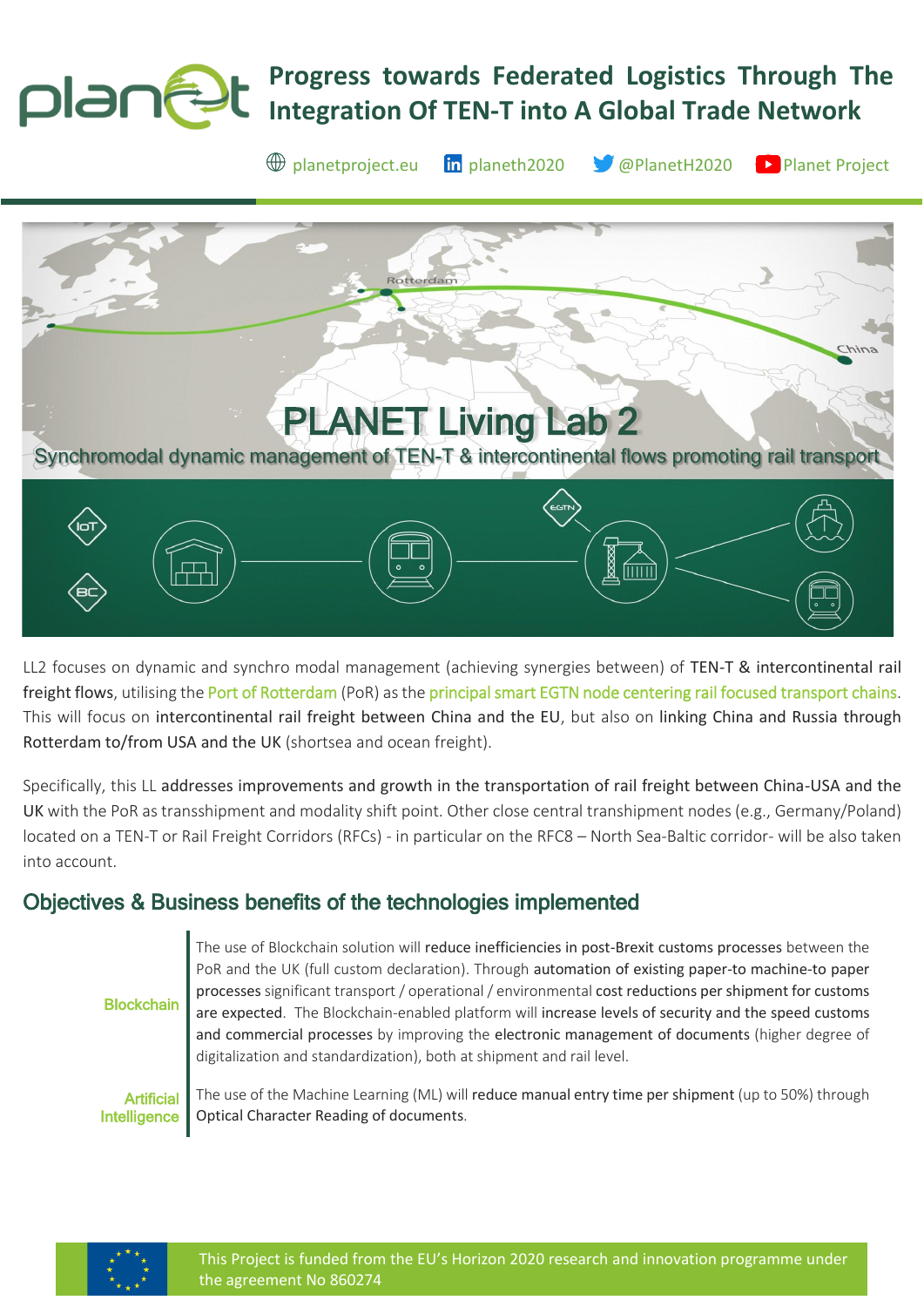

## Use case 1 Improving information flows through Blockchain enabled platform

### **Overview**

The first use case will focus on Synchromodality in a Blockchain-enabled Platform involving the PoR community and customers to create the best multi-modal alternatives for logistics solutions within the LL2 corridors.

Great Britain has left the European Union per the  $1<sup>st</sup>$  of January 2021. As a result, from 1July 2021, traders moving any goods will have to make full customs declarations at the point of importation and pay relevant tariffs, requiring full safety and security declarations.

A Blockchain demonstrator will be developed to deal with post-Brexit customs processes between the Netherlands (PoR) and the UK for food related products. The functional specifications of this demonstrator will also be used as an initial step for Use case 2 and will be further extended to support shipping documentation (the electronic Bill-of-Lading).

## Overall activities and 'AS IS' – 'TO BE' comparison

### MAIN ACTIVITY BLOCKCHAIN PLATFORM

Development of an innovative multimodal blockchain-based supply chain execution system, providing a single platform for the digitisation and automation of the information flow related to multimodal, multistakeholder, cross-border shipments. The shipping processes will be streamlined (process lead time and waiting times will be shortened) and compliance and labour cost, as well as disputes will be reduced.

- **∙** Sanitary and phytosanitary (SPS) checks for animals, plants and their products will take place at GB Border Control Posts (BCPs) and not at destination.
- **∙** Commodities subject to SPS controls will take have to be presented to Border Control Posts (BCPs) and more physical checks and taking of samples at BCPs will take place.
- **∙** Paper-based trade processes. Traders moving any goods not only have to pay relevant tariffs, but also have to make full customs declarations at the point of importation, increasing physical checks, additional paperwork and the risk of fraud.
- **∙** Due to the high costs and risks of customs clearing of goods in both The Netherlands and the UK, The Netherlands is gradually ceasing to act as a hub for EU and non-EU exporters of fresh produce.

#### **AS IS TO BE**

- **∙** Automation of existing paper-to machine-to paper processes to reduce delays, handling costs and empty truck kilometres, as well as to increase secure digitalization of the information flow on shipment level.
- **∙** Speed-up customs processing post-Brexit for RoRo transport from the Netherlands to the UK points through a higher degree of digitalization.
- **∙** Improved tracking & tracing by providing accurate actual pick-up and delivery dates by using a digital consignment note (eCMR Transfollow). This will enable multi-stakeholder real-time tracking and viewing of end-to-end shipment related information.
- **∙** Savings per declaration stimulate cross-border synchromodal transport (e.g., export China via the "new Silk Road") and the re-establishment of the Netherlands as (synchromodal) fresh produce hub.

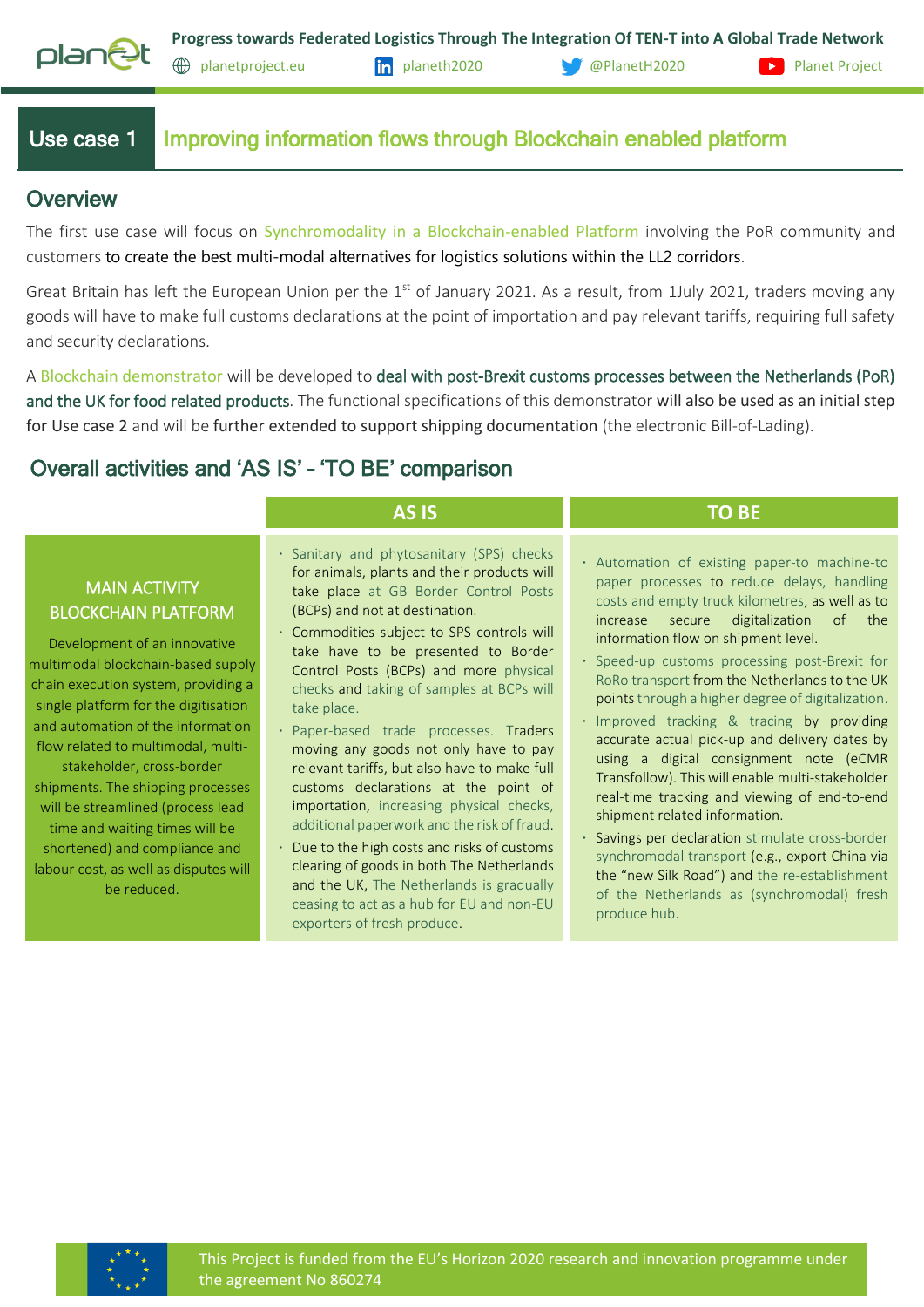

[planetproject.eu](https://www.planetproject.eu/) [planeth2020](https://www.linkedin.com/company/planeth2020) [@PlanetH2020](https://twitter.com/PlanetH2020) [Planet Project](https://www.youtube.com/channel/UC5uIbN3KYkK_yx_tcnz8-wg)

## Use case 2

Potential for Eurasian rail freight expansion through streamlining information flows

## **Overview**

The second use case will address improvements in rail freight handling between China and Europe and potentially USA Specially. Use case 2 will focus on investigate Eurasian rail freight expansion through community platforms in order to deal with the numerous stakeholders of international rail freight and foster international rail transport from EU to China on the selected emergent routes.

The use in a test environment of Blockchain for rail freight transport between the two regions will be a key point in this use case. Therefore, depending on the identified key requirements and on the growth hurdles, the most appropriate organizational measures and (IT-) technologies will be chosen. The insights, experiences, and early demonstrators of innovative solutions such as Physical Internet, Blockchain, smart contracts will be given sound analysis if a use for rail freight transport between China and Europe is likely to be successfully adopted.

This use case will also utilize Use case 1 tools to investigate freight flow synergies and Blockchain innovation to support integration with European RFCs.

# Overall activities and 'AS IS' – 'TO BE' comparison

|                                                                                                                                                                                                                                                                                                                                                                           | <b>AS IS</b>                                                                                                                                                                                                                                                                                                                                                                                                                                                           | <b>TO BE</b>                                                                                                                                                                                                                                                                                                                                                                                                                                                                                                                                                                                                                                                                                                                                                                                                                                 |
|---------------------------------------------------------------------------------------------------------------------------------------------------------------------------------------------------------------------------------------------------------------------------------------------------------------------------------------------------------------------------|------------------------------------------------------------------------------------------------------------------------------------------------------------------------------------------------------------------------------------------------------------------------------------------------------------------------------------------------------------------------------------------------------------------------------------------------------------------------|----------------------------------------------------------------------------------------------------------------------------------------------------------------------------------------------------------------------------------------------------------------------------------------------------------------------------------------------------------------------------------------------------------------------------------------------------------------------------------------------------------------------------------------------------------------------------------------------------------------------------------------------------------------------------------------------------------------------------------------------------------------------------------------------------------------------------------------------|
| <b>MAIN ACTIVITY</b><br><b>DEFINE OPTIMAL DIGITAL</b><br><b>SOLUTIONS FOR DOCUMENT</b><br><b>EXCHANGE</b><br>Investigate Eurasian rail freight<br>expansion through the<br>implementation of new digital data<br>sharing solutions for rail freight<br>transport between China and<br>Europe, using Blockchain as<br>preferred technology for platform<br>implementation. | · Eurasian rail cargo transport has grown<br>significantly in recent years. Despite it is<br>expected to rise still further, rail transport<br>still has a low intermodal market share.<br>$\cdot$ The main barriers are: (1) disadvantages in<br>border crossings, (2) reliability, (3)<br>infrastructure and (4) other factors<br>(subsidies reduction, legal restrictions for<br>dangerous goods) while (5) falling sea<br>freight rates aggravate the competition. | . A key challenge for further expansion of<br>intercontinental rail freight transport concerns<br>phytosanitary document<br>and<br>customs<br>exchange along the corridors. Building on the<br>Blockchain technology developed in Use Case<br>1, an intercontinental platform for document<br>exchange will be developed.<br>· These documents to be exchanged are:<br>1. Commercial documents:<br>commercial<br>invoice and signed consignment note (CIM<br>& SMGS).<br>2. Logistics documents:<br>packing list.<br>3. Customs documents: export declaration<br>certificate of<br>$(MRN)$ ,<br>origin,<br>T1<br>(westbound) and pro-forma invoice.<br>4. Dangerous Goods (DG): non-DG and DG<br>declarations.<br>5. HS category specific documents: plants<br>protection (phytosantitary certificate),<br>animals (veterinary certificate). |